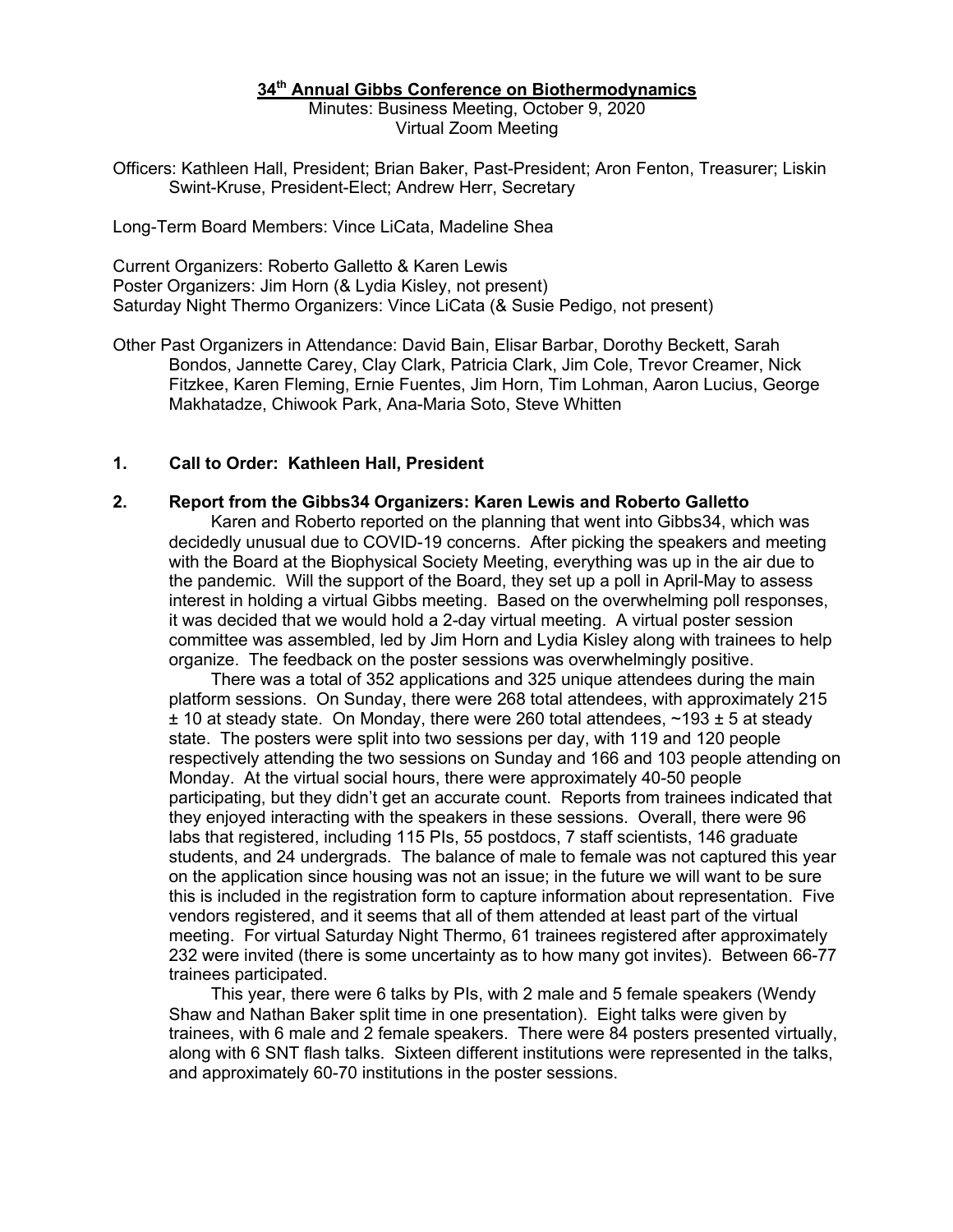In terms of finances, there were 2 contributors from companies in addition to Jack Correia and the Timasheff Memorial Fund started by Jim Lee. We spent very little this year since the meeting was virtual; sending out the survey cost \$13. Aron confirmed that we were not required to pay any penalty to Touch of Nature for canceling the meeting, since ToN was closed down as well.

Karen and Roberto sent out a survey after the meeting. At the time of the business meeting, there was a ~40% response rate (133 responses). This year they switched the scoring system to make it similar to an NIH study section scale (e.g., 1 is best). Some of the early conclusions from the survey include:

- There were some concerns expressed about the timing of the virtual meeting—some wanted all events to take place over the weekend, others preferred everything during the week. But the way we did it was probably the best overall—it worked for both extremes, at least in part.
- The visual abstract for posters was a huge hit; people liked seeing what the presenter would talk about, what type of techniques were used, etc.
- The breakout rooms for posters were a big hit; it really helped people to hear clearly.
- Accessibility was very well received, people who haven't been able to attend recently due to distance or other commitments were very grateful to get to attend. We even had some international participants from Argentina, Singapore, Vietnam, etc.
- Both long-time Gibbsians and newcomers said it felt like Gibbs, had a great feel.
- One thing that people missed this year is the 10-15 min breaks between sessions. The organizers tried to avoid scheduling an 8-hour block of time overall. Karen Lewis felt that maintaining the 10-15 min breaks will be important in future meetings. For virtual meetings, perhaps we could provide 20-30 min breakout room where people can talk with speaker between sessions.

Related discussion among everyone:

- The Gibbs talk lengths were perfect; other recent online meetings featured 40-min talks, which were too long.
- Something to consider going forward: are there elements that we recommend to maintain even when we're in person at ToN, such as online aspects to the meeting? There were many comments made about how much people enjoyed being able to actually hear the poster presenter online, with much less background noise compared to the typical in-person Gibbs poster session. Furthermore, streaming some talks online was suggested so that people could watch off-site.
- There were Gibbs attendees this year from overseas who specifically asked if we could have something online, either concurrent or before/after main mtg.
- The virtual poster abstracts were very popular this year. In the future, we could reduce the number of words allowed for abstract. Could put the visual abstracts in the program book, with same number of pages. These also could be made available online via a password-protected website.
- Online confidentiality is an issue that has to be considered. This year, the organizers decided to email links and use a Google drive since the university website used to host the meeting website didn't have the option for password protection. However, the new Gibbs website will allow us to set up password-protected pages.
- At ToN, we always have a limitation on space, and have to make decisions on how many can go. If there were an online option, it would be nice for others who don't get to attend in-person and also for undergrads who can't go due to courses.
- The downside is that putting presentations online will crush the idea of people presenting unpublished data. One idea was to ask people to volunteer for their talks to be broadcast and put all of those in same session. Another suggestion was to only livestream the Keynote and Ackers lectures.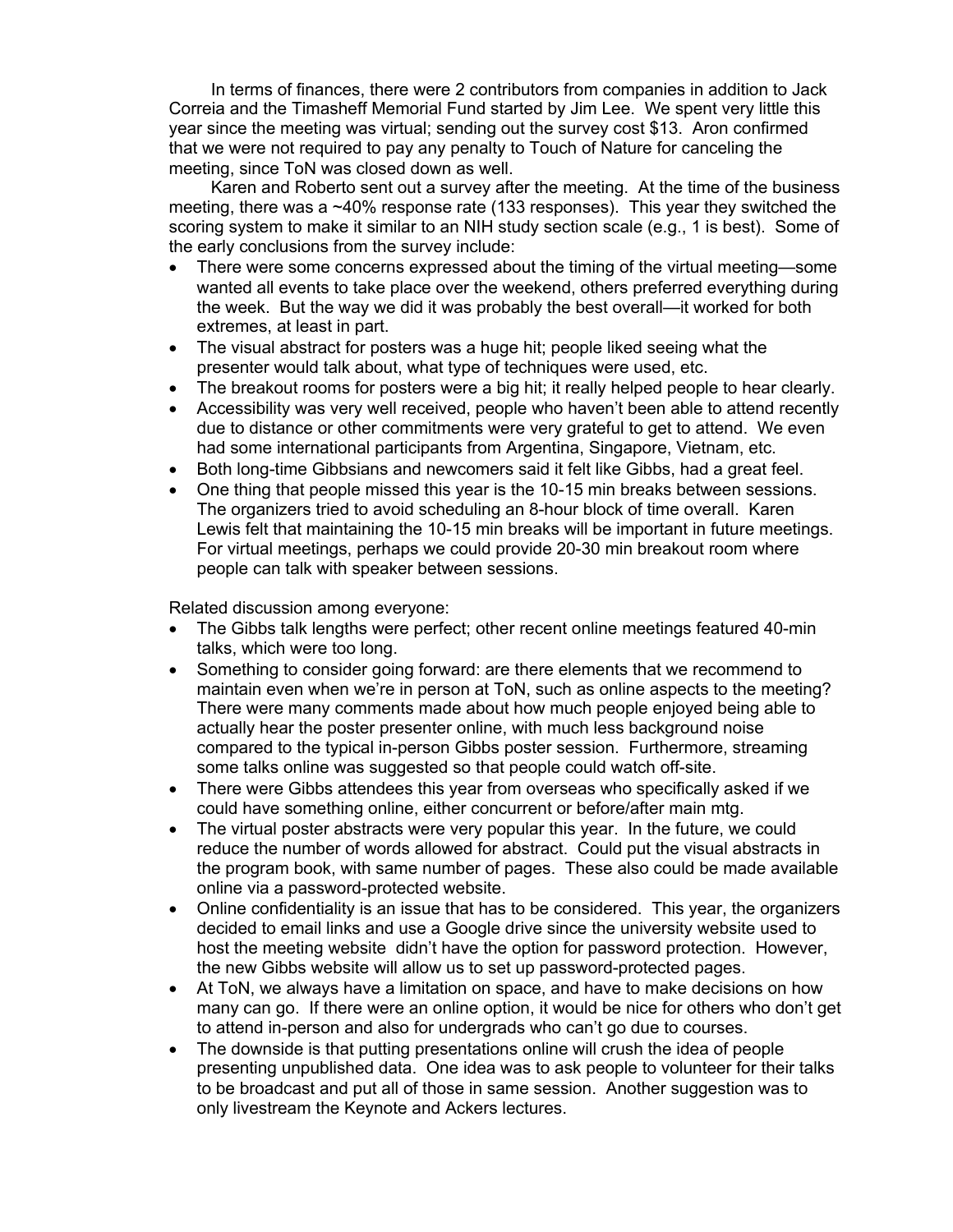• The issue of bandwidth at ToN was raised. There was back and forth about whether we can tie into the ethernet and not use wifi, or whether there would still be a bandwidth issue. Someone involved with live streaming a video feed on a weekly basis pointed out that not that much bandwidth is actually needed, as it can be done using a phone wifi connection.

# **3. Report from the Organizers of Saturday Night Thermo: Vince LiCata**

Vince reported on virtual SNT; he said the biggest change this year was the involvement of trainee organizers, Ari Paiz and Kacey Mersch. They were great: gungho, hard workers. They chose 2 of 3 of the career panelists and one additional panelist volunteered. The SNT team ended up emailing all trainee registrants ahead of time, and they had a maximum of ~70 who attended, with a somewhat smaller number attending the career panels. The flash talks went well, with high quality presentations and good questions. For the career panel, Vince was surprised that there was only a single question from the audience. Kacey and Ari kept things going for about 30 minutes by asking questions and getting panelists to talk among one another. They would wait to allow time for questions, but there was still silence from 65 people. The panelists seemed to enjoy themselves overall. Maybe in the future we should plant some questions ahead of time. Perhaps it's just too long to have the entire panel and then have a question session on Zoom? Maybe in the future do talk, Q&A, talk, Q&A, etc.

Related discussion:

- Maybe in the future we could have a few more trainees involved and assign them to look up info on the speakers.
- The survey results will have feedback from those who attended SNT that could help us to understand why there were so few questions from the audience. The Zoom format is difficult and awkward. We can also talk to our own trainees, informally survey them and try to find out more.
- Since setting up one breakout room per poster worked well, maybe we could apply this idea to SNT as well?
- The polling function in Zoom can really help with participation as well; we could implement this for the next SNT. For example: (to trainees) do you know what you want to do eventually for your career? Can someone who said industry say why they want to do that? What are your preconceived notions? Then the speakers could come back and say No, industry's not like that at all…
- It was also noted that there were very few questions in the main sessions. Doing it online is sort of a passive experience.

### **4. Report from the Organizers of the Virtual Poster Session: Jim Horn**

Jim reported that it was a pleasure working with Lydia Kisley and the trainee organizers, Suman Shrestha and Ashley De Lio. They all felt that an ideal virtual poster session would mimic a regular Gibbs meeting. Free movement between breakout rooms was a new feature only added in the very recent Zoom software update. That really helped make it work well. They had some extra breakout rooms inserted afterward that were not assigned to a specific poster. One group of students met in a room and were able to simply talk together. In the future this would be a good idea to do again, but perhaps it would be best to name these extra rooms ahead of time (the rooms can't be named once the event starts). They really stressed to all presenters to be sure to only include data that they're happy to make public. This year the visual abstract had asterisks to highlight poster presenters that were looking for a postdoctoral position or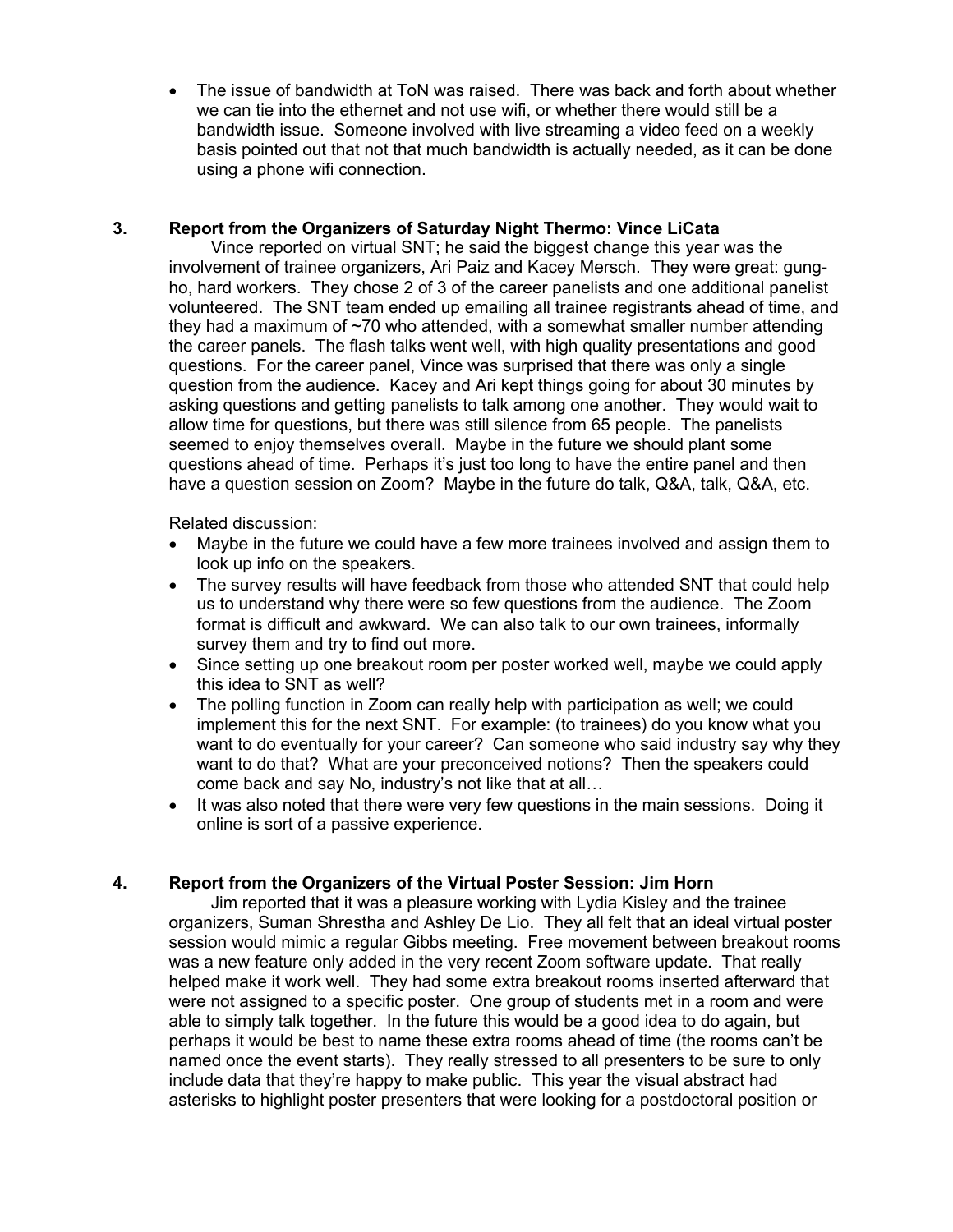for advice/collaboration on a technique; this worked very well. The presenters had the opportunity to post a web link to the poster. There was some confusion as to how this worked, but about 10 people added a link so people could download their poster. This was supposed to be finished by the 1st day of Gibbs. Jim and the poster organizing team checked to make sure all the links worked. For the poster presentations, there were different ways people approached it. The organizers stressed that presenters should show a single slide, so that people who entered the room halfway through the presentation could still understand the whole picture (like an in-person poster session). Jim thought it would have been neat to have video on a virtual poster, but didn't see anyone do it. There were very few times that a person was alone in a poster room. Often there were between 2-10 people per room. They heard feedback from a trainee who was really happy to present the poster this way and felt that there was less of a barrier compared to a typical poster session at Gibbs. The consensus is that this is a good thing to continue in the future.

# **5. Financial Report: Aron Fenton, Treasurer**

Aron reported that most of the work this year was canceling plans that had been set up earlier in the year. As for sponsors, New England BioLabs and Bruker still contributed, as did James Lee (with the Timasheff fund) and Jack Correia. Most of the costs incurred were due to switching to the new website design. We have a current balance of approximately \$61,000, which is in line with what was intended. Nick Fitzkee has done a great job of keeping our Paypal account going; there is a modest fee for that each year. The soundproofing at Touch of Nature was supposed to be spread over 3 years, but we did not contribute this year. Due to tax rules, that payment must be incorporated into facility usage, so it makes difficult to do this year since there was no on-site meeting. Everyone Aron has spoken to among the vendors was very understanding about the situation this year and they were willing to start working with us again in the future. Our reserves are still sufficient to pay for one year's meeting. We can't bring in too much revenue in a given year due to our tax-exempt status. Aron's not worried about having too much or too little in the bank at this point.

Touch of Nature wants to do all catering through ToN services rather than outside vendors from this point on. Back when Aron was an organizer, ToN had stopped doing any catering on their own, so the organizers found outside vendors. Now ToN is working things out to be able to do more on their own. Last year ToN did the coffee and snacks but other food was from outside. Then ToN said that the new policy is that they would charge the caterer to use the ToN kitchen and charge an extra \$3,000–5,000 for that. So this really means that we have to go through ToN now. ToN has catered for even larger groups than our meeting. They have upgraded their kitchen a lot, and Tom gave Aron a personal tour. Aron expects that all vending services will go through ToN in the future. They can also do a buffalo tro and may even put extra salad dressing on salads, etc.

### **6. Announcement of Gibbs35 Organizers: Kathleen Hall, President**

Kathleen announced that the Gibbs Board of Directors will organize the Gibbs35 Meeting.

- **7. Election of 2021 President-Elect: led by Liskin Swint-Kruse, President-Elect** Aaron Lucius was elected as President-Elect of the Gibbs Society. Congratulations!
- **8. Migration of Gibbs Society website: Andrew Herr, Secretary**